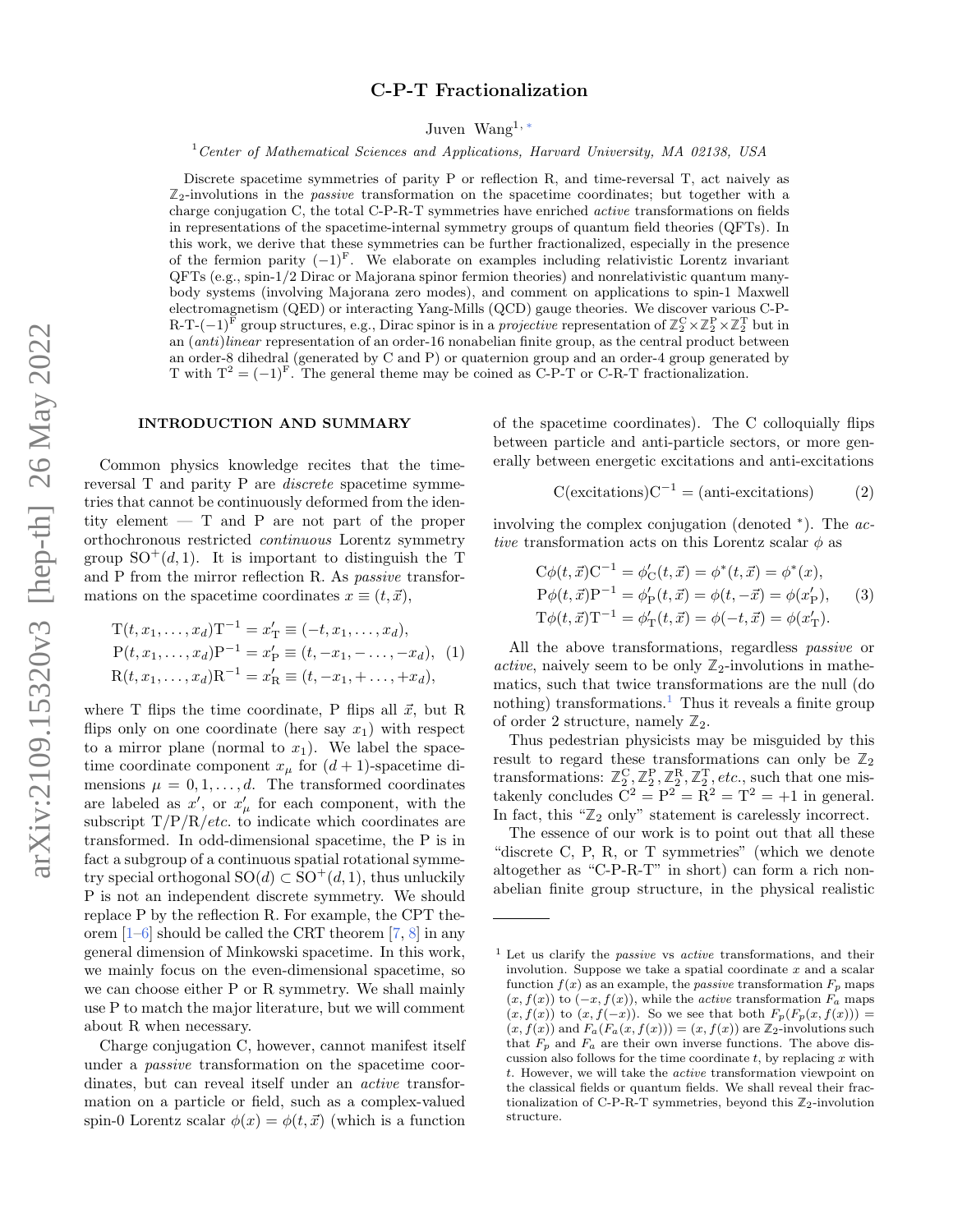systems pertinent to experiments or theories. We can possibly fractionalize the C-P-R-T group structures further, for the statevectors in quantum mechanics or the fields in classical or quantum field theories (QFTs), in various representations (rep) of the spacetime or internal symmetry groups (denoted as  $G_{\text{spacetime}}$  and  $G_{\text{internal}}$ ). Remarkably, the fermion parity  $\mathbb{Z}_2^{\mathbb{F}}$  generated by the fermion number  $(-1)^{F}$  :  $\psi \mapsto -\psi$  plays a crucial role in the group extension structure. Thus fermionic systems reveal  $\mathbb{Z}_2^{\mathbb{F}}$ -enriched structures richer than bosonic systems.

This beyond- $\mathbb{Z}_2$  group structure for C-P-R-T is mostly secretly hidden in the literature, and still not yet widely appreciated (such as the time-reversal symmetry can be  $\mathbb{Z}_4^{\text{TF}} \supset \mathbb{Z}_2^{\text{F}}$  that  $T^2 = (-1)^{\text{F}}$  in contrast with the usual  $\mathbb{Z}_2^{\mathrm{T}}$  with  $T^2 = +1$ , both have applications to the classification of topological superconductors and insulators, see for instance  $[8-18]$  $[8-18]$ . Moreover, here we stress various new nonabelian finite group structures for the total C-P-R-T symmetries that have been either not yet discovered previously or not yet carefully investigated. For example, in contrast to a spin-0 Klein-Gordon field's rather familiar  $\mathbb{Z}_2^C \times \mathbb{Z}_2^P \times \mathbb{Z}_2^T$  group structure; for a spin-1/2 Dirac field, we uncover a nonabelian  $\frac{\mathbb{D}_{8}^{\text{F,CP}} \times \mathbb{Z}_{4}^{\text{TF}}}{\mathbb{Z}_{2}^{\text{F}}}$  group structure, see the later eq. [\(6\)](#page-2-0) for explanations. Below we work through several examples in sections.

## <span id="page-1-2"></span>3+1D SPIN-1/2 FERMIONIC SPINORS

First, we consider the 3+1d Dirac theory with a 4 complex component spinor field  $\psi$ . We aim to carry out its C-P-R-T- $(-1)^F$  structure acting on  $\psi$  in detail. It is convenient to regard the massless Dirac spinor as two complex Weyl spinors  $2_L \oplus 2_R$  (left L and right R) rep in the standard Weyl basis for  $\psi$  [\[19–](#page-7-6)[22\]](#page-7-7). Each of 4 spinor components carries different quantum numbers of momentum  $(\hat{p}_z)$ , Lorentz spin  $(\hat{S}_z)$ , and the chirality (L or R, which is determined by helicity  $\hat{h} = \hat{p} \cdot \hat{S} = -$  or  $+$ , in the massless case), shown in Table [I.](#page-1-0)

| spinor<br>component |  | $\left \hat{p}_z\right \hat{S}_z\left \hat{h}=\hat{p}\cdot\hat{S}\right $ chirality $\mathrm{P}_{L/R}$ |
|---------------------|--|--------------------------------------------------------------------------------------------------------|
| 1st                 |  | Ι.                                                                                                     |
| 2nd                 |  | L                                                                                                      |
| 3rd                 |  | R                                                                                                      |
| 4th                 |  |                                                                                                        |

<span id="page-1-0"></span>TABLE I. The 4-component complex massless Dirac spinor field  $\psi$  in 3+1d contains 8 real degrees of freedom composed from  $2 \times 2 \times 2$ , chiralities (Left/Right)  $\times S_z$  spins ( $\uparrow$  /  $\downarrow$ )  $\times$ Particle/Antiparticle. The  $+$  or  $-$  entry means the quantum number eigenvalue is positive or negative.

We summarize how C, P, and T act on the spinor and its various quantum numbers intuitively in Table [II:](#page-1-1)

| discrete symmetry $ p_z > 0$ $ \hat{S}_z \uparrow$ |       |                        |     | particle     |
|----------------------------------------------------|-------|------------------------|-----|--------------|
| switch quantum                                     |       |                        |     |              |
| numbers or not                                     | $p_z$ | $\hat{S}_z \downarrow$ |     | antiparticle |
|                                                    |       |                        |     | Yes          |
| $_{\rm R}$                                         | Yes   |                        | Yes |              |
|                                                    | Yes   | Yes                    |     |              |

<span id="page-1-1"></span>TABLE II. Agree with eq. [\(5\)](#page-2-1), we show whether each spinor component and its quantum numbers are switched under the C-P-R-T transformation. The top horizontal row shows which quantum numbers, and the left vertical column shows how C,  $P/R$ , or T acts. The "Yes" entry in the table means the discrete symmetry switches the quantum numbers. The empty entry means the quantum number is preserved.

• The unitary C switches between the particle  $\Leftrightarrow$  antiparticle, but keeps the momentum  $p_z$ , the spins  $\hat{S}_z$ , and the chirality intact. Note that the antiparticle's 1st, 2nd, 3rd, 4th components of the 4-component spinor have the quantum numbers of the  $\hat{S}_z$  and chirality (opposite with respect to those of the particle's):  $(-, +, -, +)$  for  $\hat{S}_z$ , and  $(R, R, L, L)$  for chirality. See various clarifications in [\[23\]](#page-7-8).

• The *unitary* P switches between the momentum  $p_z$  $0 \Leftrightarrow p_z < 0$ , also switches between the chirality  $L \Leftrightarrow R$ , but keeps the spin  $\hat{S}_z$  intact.

• The antiunitary T switches between the momentum  $p_z > 0 \Leftrightarrow p_z < 0$  and the spin  $\hat{S}_z$ 's  $\uparrow \Leftrightarrow \downarrow$ , but keeps the chirality intact.

Below we manifest the C-P-T transformation of Table [II](#page-1-1) explicitly in a set of gamma matrices acting on the spinor  $\psi$ . We adopt the standard Pauli matrix convention

$$
\sigma^0=(\begin{smallmatrix} 1&0\\0&1 \end{smallmatrix}), \; \sigma^1=(\begin{smallmatrix} 0&1\\1&0 \end{smallmatrix}), \; \sigma^2=(\begin{smallmatrix} 0&-i\\i&0 \end{smallmatrix}), \; \sigma^3=(\begin{smallmatrix} 1&0\\0&-1 \end{smallmatrix}),
$$

for the gamma matrices of Clifford algebra  $\{\gamma^{\mu}, \gamma^{\nu}\}$  =  $2g^{\mu\nu}$  with the metric signature  $(+, -, -, -)$  in the chiral Weyl basis:

$$
\gamma^{0} = \sigma^{1} \otimes \sigma^{0} = \begin{pmatrix} 0 & \sigma^{0} \\ \sigma^{0} & 0 \end{pmatrix}.
$$
  
\n
$$
\gamma^{j} = i\sigma^{2} \otimes \sigma^{j} = \begin{pmatrix} 0 & \sigma^{j} \\ -\sigma^{j} & 0 \end{pmatrix}, \text{ for } j = 1, 2, 3.
$$
 (4)  
\n
$$
\gamma^{5} = -\sigma^{3} \otimes \sigma^{0} = i\gamma^{0} \gamma^{1} \gamma^{2} \gamma^{3} = \begin{pmatrix} -\sigma^{0} & 0 \\ 0 & \sigma^{0} \end{pmatrix}.
$$

The active C-P-T transformation on the fields changes  $\psi$  to  $\psi'$  (instead of the passive transformation on coordinates), but we adopt the primed coordinate notations,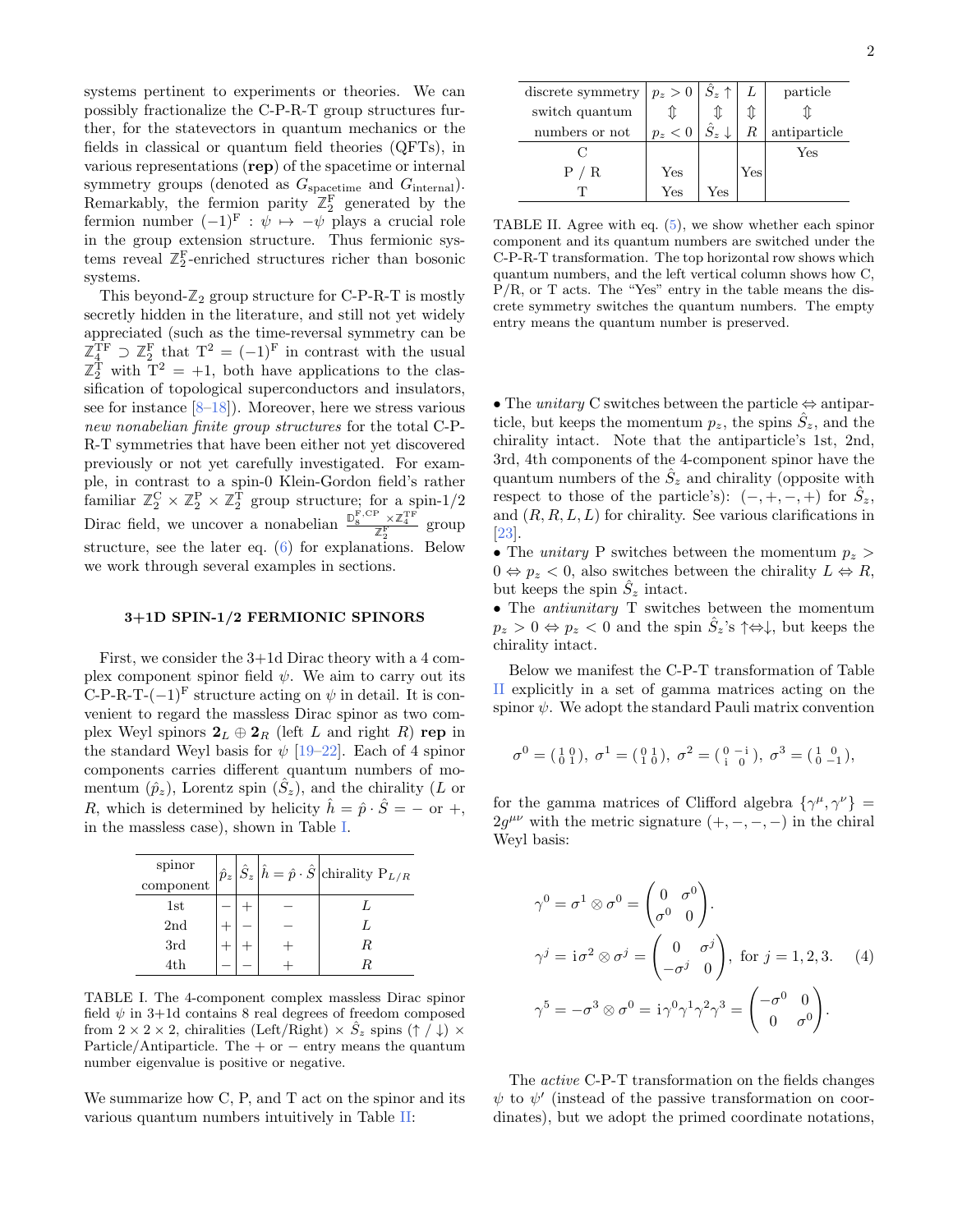$x'_{\rm P}$  and  $x'_{\rm T}$ , introduced earlier in eq. [\(1\)](#page-0-1):

<span id="page-2-1"></span>
$$
C\psi(x)C^{-1} = \psi'_C(x) = -i\gamma^2\psi^*(x) = \begin{pmatrix} 0 & 0 & -1 \\ 0 & 1 & 0 \\ -1 & 0 & 0 \end{pmatrix} \psi^*(x).
$$
  
\n
$$
P\psi(x)P^{-1} = \psi'_P(x) = \gamma^0\psi(x'_P) = \begin{pmatrix} 0 & 1 & 0 \\ 1 & 0 & 0 \\ 0 & 1 & 0 \end{pmatrix} \psi(x'_P).
$$
 (5)  
\n
$$
T\psi(x)T^{-1} = \psi'_T(x) = -\gamma^1\gamma^3\psi(x'_T) = \begin{pmatrix} 0 & -1 & 0 \\ 1 & 0 & 0 \\ 0 & 1 & 0 \end{pmatrix} \psi(x'_T).
$$
  
\n
$$
(CPT)\psi(x)(CPT)^{-1} = \psi'_{CPT}(x) = \gamma^5\psi^*(-x).
$$
  
\n
$$
T^2 = (CP)^2 = (-1)^F.
$$
 
$$
C^2 = P^2 = (CPT)^2 = +1.
$$

The unitary C says  $C(z\psi(x))C^{-1} = z(-i\gamma^2\psi^*(x))$ with a *linear* map on a complex number  $z \in \mathbb{C}$ . The C in eq.  $(5)$  indeed agrees with Table [II,](#page-1-1) by taking into account that the spin  $(\hat{S}_z)$  and chirality  $(L/R)$  quantum numbers of anti-particle  $\psi^*$  are opposite to that of particle  $\psi$  in Table [I,](#page-1-0) namely  $(-, +, -, +)$  and  $(R, R, L, L)$  for each of four components of spinor  $\psi^*$ .

The antiunitary T actually requires a complex conjugation K to do the *antilinear* map  $T(z\psi(x))T^{-1}$  =  $-z^*\gamma^1\gamma^3\psi(x'_T)$ . The complex conjugation K maps  $z \in$  $\mathbb{C} \mapsto KzK = z^* \in \mathbb{C}$  with a state-vector-basis-dependence on the Hilbert space. But luckily these specific Weyl basis gamma matrices in eq.  $(5)$  make this K not manifest because all the *linear* maps (i.e.,  $-i\gamma^2$ ,  $\gamma^0$ ,  $-\gamma^1\gamma^3$ , and  $\gamma^5$ ) in eq. [\(5\)](#page-2-1) contain only the *real* coefficient matrices.

Clearly the Dirac spinor theory (here  $d + 1 = 3 + 1$ ) action  $\int d^{d+1}x \ \bar{\psi}(i\gamma^{\mu}\partial_{\mu} - m)\psi$ , preserves the discrete symmetry transformations in eq.  $(5)$ . Lo and behold, based on a chain of remarks listed below eq. [\(6\)](#page-2-0), we discover the total discrete nonabelian finite group structure, of C/P/T and  $(-1)^F$ , summarized as  $\tilde{G}_{\psi} \equiv \frac{\mathbb{D}_8^{\text{F,CP}} \times \mathbb{Z}_4^{\text{TF}}}{\mathbb{Z}_2^{\text{F}}}$ . 1 (6)

<span id="page-2-0"></span>

Let us now elaborate on eq.  $(6)$  in detail step-by-step:

1. We have  $T^2 = (-1)^F$  so the time-reversal  $\mathbb{Z}_2^T$  and fermion parity  $\mathbb{Z}_2^{\text{F}}$  combines to be an order-4 abelian group  $\mathbb{Z}_4^{\text{TF}} \supset$  $\mathbb{Z}_2^{\mathbf{F}}$  such that the total group  $\mathbb{Z}_4^{\mathbf{TF}}$  sits in the group extension of the quotient  $\mathbb{Z}_2^{\mathrm{F}}$  extended by the normal subgroup  $\mathbb{Z}_2^{\text{F}}$ , written as a short exact sequence:

<span id="page-2-3"></span>
$$
1 \to \mathbb{Z}_2^{\mathcal{F}} \to \mathbb{Z}_4^{\mathcal{TF}} \to \mathbb{Z}_2^{\mathcal{T}} \to 1. \tag{7}
$$



<span id="page-2-2"></span>FIG. 1. Schematic illustrations (a) CP and PC act on a local Dirac fermionic excitation, two final configurations differed by  $(-1)^{F}$  due to  $CP = (-1)^{F}PC$ . Namely, the following two procedures differed by a  $(-1)$  sign for a Dirac fermion: (i) Apply P to map the particle to its mirror partner, then apply C to map the particle to its antiparticle. (ii) Apply C to map the particle to its antiparticle, then apply P to map the antiparticle to its mirror partner. More generally, the parity P here (in even spacetime dimensions) can be replaced by the reflection R. The P or R transformation is with respect to the origin (the black dot). The white planes indicate the spatial dimensions. The  $\psi'_{\rm C}$  and  $\psi$  are fermionic particle and anti-particle excitation creation operators respectively. The convex or concave cusps represent the particle or hole excitations. (b) A consecutive procedure CPCP =  $(-1)^{F}$  gives a minus sign to a fermionic excitation.

2. Remarkably  $\text{CP} = (-1)^{\text{F}} \text{PC}$  here, while we can show  $\text{CP}\psi\text{P}^{-1}\text{C}^{-1} = -i\gamma^2\gamma^0\psi^*(x'_\text{P})$  and  $\text{PC}\psi\text{C}^{-1}\text{P}^{-1} =$  $+i\gamma^2\gamma^0\psi^*(x'_P)$  in this particular basis. This means the C and P do not commute in the fermion parity odd  $(-1)^{F} = -1$  $(-1)^{F} = -1$  $(-1)^{F} = -1$  sector (illustrated in Fig. 1), but they commute in the bosonic  $(-1)^{F} = +1$  sector. The C and P form a nonabelian finite group of order-8, a dihedral group **D**8, denoted by a standard group theory notation via enlisting its generators (on the left) and their multiplicative properties (on the right):

$$
\mathbb{D}_8^{\text{F,CP}} \equiv \langle \text{CP}, \text{C} | (\text{CP})^4 = \text{C}^2 = +1, \text{C}(\text{CP})\text{C} = (\text{CP})^{-1} \rangle. \tag{8}
$$

Note that we can either understand the  $\mathbb{D}_{8}^{\text{F,CP}} = \mathbb{Z}_4^{\text{CP}} \rtimes \mathbb{Z}_2^{\text{C}}$ via the group extension  $1 \to \mathbb{Z}_4^{\text{CP}} \to \mathbb{D}_8^{\text{F,CP}} \to \mathbb{Z}_2^{\text{C}} \to 1$ with the order- $4 \mathbb{Z}_4^{\text{CP}}$  sits at the normal subgroup and the  $\mathbb{Z}_2^C$  (or  $\mathbb{Z}_2^P$ ) sits at the quotient; or we can understand the  $\mathbb{D}_{8}^{\text{F,CP}}$  as the quotient  $\mathbb{Z}_{2}^{\text{C}} \times \mathbb{Z}_{2}^{\text{P}}$  extended by the fermion parity  $\mathbb{Z}_2^{\mathrm{F}}$  as another group extension:

<span id="page-2-4"></span>
$$
1 \to \mathbb{Z}_2^{\mathcal{F}} \to \mathbb{D}_8^{\mathcal{F}, \mathcal{CP}} \to \mathbb{Z}_2^{\mathcal{C}} \times \mathbb{Z}_2^{\mathcal{P}} \to 1. \tag{9}
$$

Note that  $(CP)^2 = T^2 = (-1)^F$ .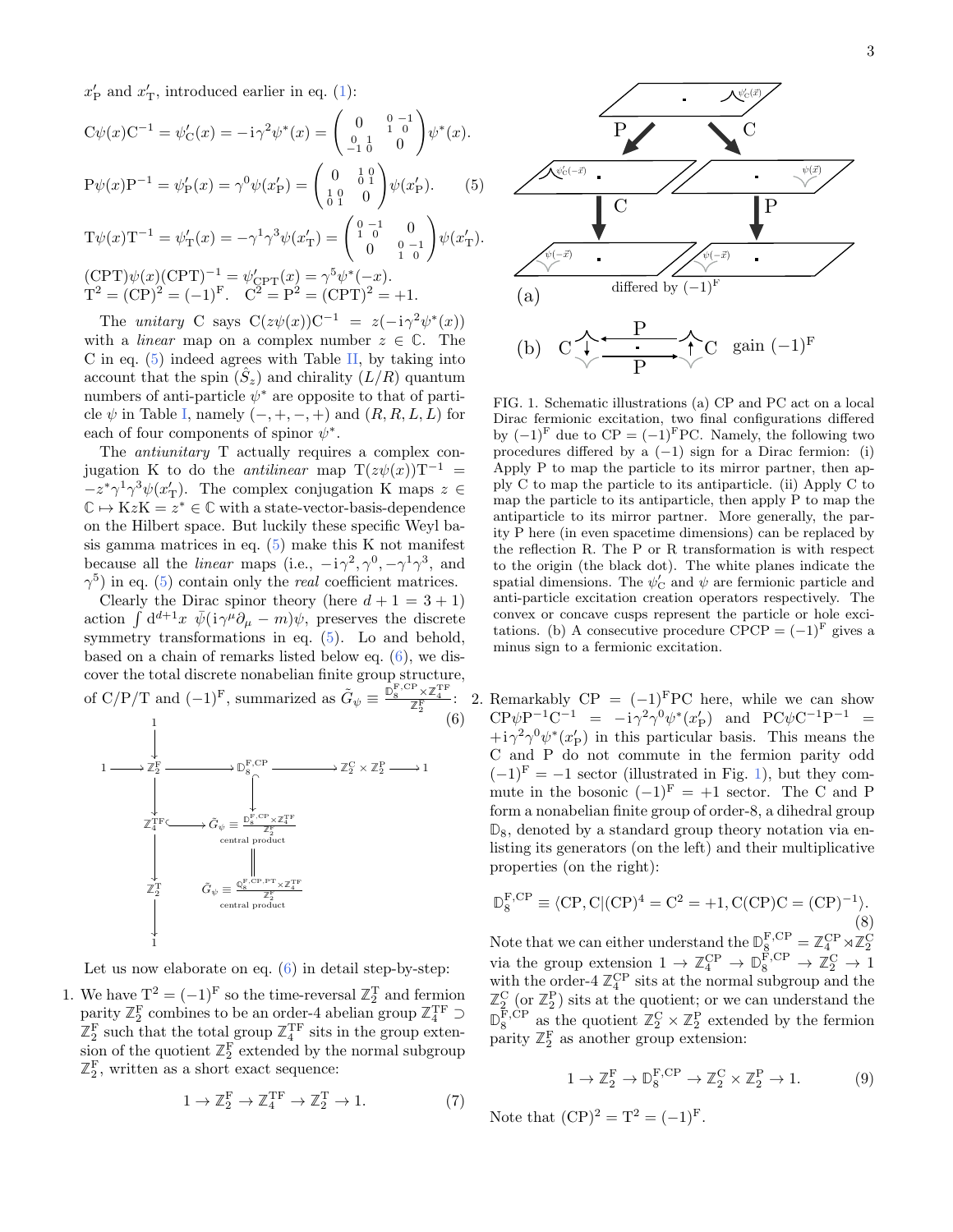- 3. The eq. [\(6\)](#page-2-0)'s vertical and horizontal group extensions are already explained in eq. [\(7\)](#page-2-3) and eq. [\(9\)](#page-2-4) as two short exact sequences. The standard notation of the inclusion "  $\hookrightarrow^{\prime\prime}$ in  $G_{sub} \hookrightarrow G$  means that G contains  $G_{sub}$  as a subgroup. This order-16 nonabelian finite group  $\tilde{G}_{\psi} \equiv \frac{D_S^{\text{F,CP}} \times \mathbb{Z}_4^{\text{TF}}}{\mathbb{Z}_2^{\text{F}}}$ contains both  $\mathbb{D}_{8}^{\text{F,CP}}$  and  $\mathbb{Z}_{4}^{\text{TF}}$  subgroups, as their inclusion notations  $(\rightarrow)$  suggest. The  $\tilde{G}_{\psi}$  is the central product between  $\mathbb{D}_{8}^{\text{F,CP}} \times \mathbb{Z}_{4_{\text{F}}}^{\text{TF}}$  mod out their common  $\mathbb{Z}_{2}^{\text{F}}$  center subgroup, as their  $\mathbb{Z}_2^{\mathrm{F}}$  is identical. Amusingly this  $\tilde{G}_{\psi}$  is isomorphic to the 16-element rank-2 matrix group known as Pauli group  $\equiv \langle \sigma^1, \sigma^2, \sigma^3 \rangle$  generated by Pauli matrices that act on the 2-dimensional Hilbert space of 1 qubit.
- 4. Now we show  $\tilde{G}_{\psi} \equiv \frac{\mathbb{D}_8^{\text{F,CP}} \times \mathbb{Z}_4^{\text{TF}}}{\mathbb{Z}_2^{\text{F}}} = \frac{\mathbb{Q}_8^{\text{F,CP},\text{PT}} \times \mathbb{Z}_4^{\text{TF}}}{\mathbb{Z}_2^{\text{F}}}$  group isomorphism, which basically says two facts: (1) the first group generated by C, P, T, and the second group generated by CP, PT, CT, and T, are exactly the same order-16 nonabelian group, (2) an order-8 quaternion group

$$
\mathbb{Q}_8^{\text{F,CP,PT}} = \langle \text{CP, PT}, \text{CT} | (\text{CP})^2 = (\text{PT})^2 = (\text{CT})^2 = (-1)^{\text{F}} \rangle \tag{10}
$$

is generated by  $\mathbf{i} = \mathbf{C} \mathbf{P}, \mathbf{j} = \mathbf{P} \mathbf{T}$ , and  $\mathbf{k} = \mathbf{C} \mathbf{T}$  via a standard notation  $\mathbb{Q}_8 = \langle \mathbf{i}, \mathbf{j}, \mathbf{k} | \mathbf{i}^2 = \mathbf{j}^2 = \mathbf{k}^2 = \mathbf{ijk} = -1 \rangle.$ 

5. Because the Dirac spinor  $\psi$  sits in the complex  $\mathbf{2}_L \oplus \mathbf{2}_R$ rep of spacetime symmetry  $Spin(3,1)$ , we can ask: How does the order-16 nonabelian finite group fit into the Dirac theory's spacetime-internal symmetry group

<span id="page-3-1"></span>
$$
G_{\text{spacetime}} = G_{\text{spacetime}} \ltimes_N G_{\text{internal}}
$$
 (11)

(the semi-direct product mod out the common normal subgroup N is denoted as " $\ltimes_N$ ")? In Minkowski signature flat spacetime, we have  $G_{\text{spacetime}} = \text{Pin}(d, 1)$ , which not only is a double-cover of  $O(d, 1)$ , but also contains a normal subgroup  $Spin(d,1)$ . All these  $Pin(d,1)$ ,  $O(d,1)$ , and  $Spin(d,1)$  sit inside the group extension:

<span id="page-3-0"></span>

Note that a special orthogonal  $SO(d, 1)$  contains two components  $(\pi_0(SO(d, 1)) = \mathbb{Z}_2)$ , the proper orthochronous Lorentz group  $SO^+(d, 1)$  and another component that can be switched via the simultaneous R and T (say  $\mathbb{Z}_2^{\text{RT}}$ ). Thus,

$$
1 \rightarrow SO^+(d, 1) \rightarrow SO(d, 1) \rightarrow \mathbb{Z}_2^{\text{RT}} \rightarrow 1,
$$
  

$$
1 \rightarrow SO^+(d, 1) \rightarrow O(d, 1) \rightarrow \mathbb{Z}_2^{\text{R}} \times \mathbb{Z}_2^{\text{T}} \rightarrow 1.
$$
 (13)

Note that here we choose the  $Pin(d, 1)$  instead of  $Pin(1, d)$ because a generic non-isomorphism  $Pin(d, 1) \ncong Pin(1, d),$ while the former has their  $T^2$  and Clifford algebra as [\[8\]](#page-7-4)

$$
T^{2} = (-1)^{F}, \text{ Cliff}_{d,1} : e_{0}^{2} = -1, e_{j}^{2} = 1, \text{ with } j = 1, ..., d,
$$

the later has a different property, not we required here:

$$
T^2 = +1
$$
,  $C\text{lift}_{1,d}: e_0^2 = 1, e_j^2 = -1$ , with  $j = 1, ..., d$ .

In short,  $\text{Pin}(d,1)$  not only contains the  $\mathbb{Z}_2^{\text{F}}$  center, but also contains four connected components, i.e.,  $\pi_0(\text{Pin}(d, 1)) = \mathbb{Z}_2 \times \mathbb{Z}_2$ , same as  $\pi_0(\text{O}(d, 1)) = \mathbb{Z}_2 \times \mathbb{Z}_2$ , disconnected from each other flipped by  $\mathbb{Z}_2^R$  and  $\mathbb{Z}_2^T$ .

6. The three discrete subgroups,  $\mathbb{Z}_2^R$ ,  $\mathbb{Z}_2^T$ , and  $\mathbb{Z}_2^F$  are found as some normal subgroup or quotient group in eq. [\(12\)](#page-3-0). But where is the missing charge conjugation  $\mathbb{Z}_2^C$ ?

• In general, the charge conjugation is better defined mathematically [\[8\]](#page-7-4) as a new element of the extended group in the CRT theorem, acting by conjugate linear  $(antilinear)$  maps on the Hilbert space of statevectors. This follows Wigner's theorem on symmetries of a quantum system [\[24\]](#page-7-9): any transformation of projective Hilbert space that preserves the absolute value of the inner products can be represented by a linear or antilinear transformation of Hilbert space, which is unique up to a phase factor.

• In a particular narrow-minded purpose here, we can include naturally the internal symmetry  $G_{\text{internal}} = U(1)$ into the full spacetime-internal symmetry of Dirac theory's  $G_{\text{spacetime}} = \text{Pin}(d, 1) \ltimes_{\mathbb{Z}_2^{\text{F}}} \text{U}(1)$  in eq. [\(11\)](#page-3-1) such that the charge conjugation C is the complex conjugation of the U(1), which maps  $g = e^{i q \theta} \in U(1)$  to  $g^* = e^{-i q \theta} \in$  $U(1)$ . Thus the charge conjugation generates the outer automorphism of the U(1):  $Out(U(1)) = \mathbb{Z}_2^C$ .

In 3+1d, the outer automorphism of  $G_{\text{spacetime}}$  still is:  $Out(\text{Pin}(3,1) \ltimes_{\mathbb{Z}_2^{\text{F}}} U(1)) = \mathbb{Z}_2$ , the only natural charge conjugation available.

The benefit of this viewpoint is that  $G_{\text{spacetime}}$  $\text{Pin}(d, 1) \ltimes_{\mathbb{Z}_2^{\text{F}}} \text{U}(1)$  relates to the so-called AII class topo-= logical insulator's symmetry group in the Wigner-Dyson-Altland-Zirnbauer symmetry classification [\[25](#page-7-10)[–27\]](#page-7-11).

• In summary of the above, we put four  $\mathbb{Z}_2$  groups together:  $\mathbb{Z}_2^{\mathbf{P}}, \mathbb{Z}_2^{\mathbf{R}}, \mathbb{Z}_2^{\mathbf{T}}$  into disconnected components of eq. [\(12\)](#page-3-0), and the  $\mathbb{Z}_2^C$  can be introduced either (1) generally by a conjugate linear map on the Hilbert space of statevectors, or (2) narrowly by an outer automorphism of  $G_{\text{internal}}$  or  $G_{\text{spacetime}}$  . Then, the order-16 group can be fitted into both eq.  $(6)$  and eq.  $(12)$ 's framework.

• We can also view the  $\tilde{G}_{\psi} \equiv \frac{\mathbb{D}_8^{\mathbb{F}, \text{CP}} \times \mathbb{Z}_4^{\text{TF}}}{\mathbb{Z}_2^{\mathbb{F}}}$  extended from the bosonic  $G_{\phi} \equiv \mathbb{Z}_2^C \times \mathbb{Z}_2^P \times \mathbb{Z}_2^T$  via a  $\mathbb{Z}_2^F$  extension:

<span id="page-3-2"></span>
$$
1 \to \mathbb{Z}_2^{\mathcal{F}} \to \frac{\mathbb{D}_8^{\mathcal{F}, \mathcal{CP}} \times \mathbb{Z}_4^{\mathcal{TF}}}{\mathbb{Z}_2^{\mathcal{F}}} \to \mathbb{Z}_2^{\mathcal{C}} \times \mathbb{Z}_2^{\mathcal{P}} \times \mathbb{Z}_2^{\mathcal{T}} \to 1. (14)
$$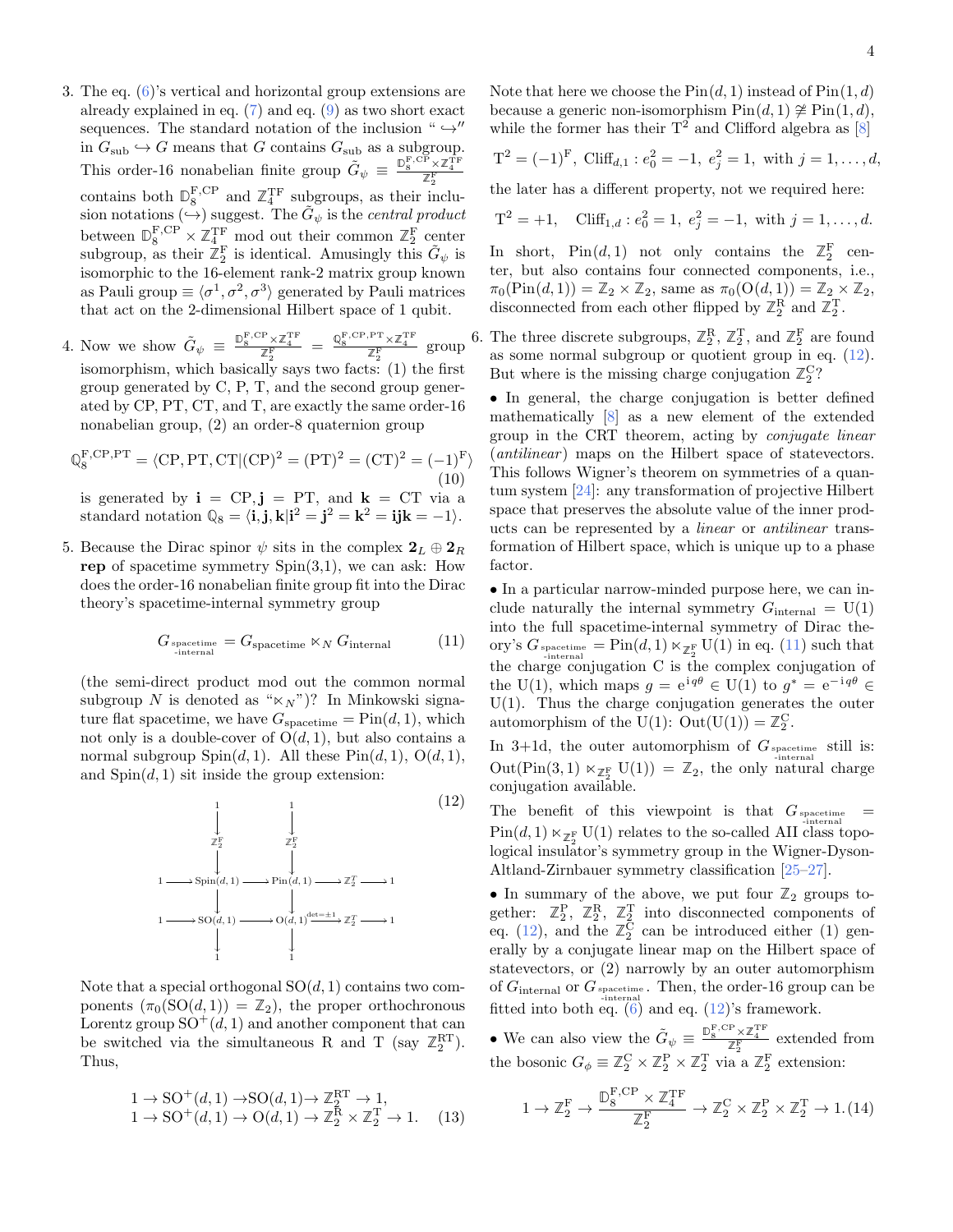Then the spin-0 boson  $\phi$  sits at an *(anti)linear repre*sentation of  $G_{\phi}$ , but the spin-1/2 Dirac fermion  $\psi$  sits at a projective representation of  $G_{\phi}$ . The  $\psi$  carries fractional quantum numbers of  $G_{\phi}$  is in fact in an  $(anti) linear$ representation of  $\tilde{G}_{\psi}$ . The spinor  $\psi$  is thus a fractionalization of a scalar  $\phi$ . The symmetry extension [\[28\]](#page-7-12) as  $1 \to \mathbb{Z}_2^{\text{F}} \to \tilde{G}_{\psi} \to \tilde{G}_{\phi} \to 1$  implies that the  $\psi$  may have 't Hooft anomaly in  $G_{\phi}$ , but  $\psi$  can become anomaly-free via the pullback to  $G_{\psi}$ .  $\psi$ .

7. In addition, we can study other similar spacetime-internal symmetry, compatible with  $G_{\text{spacetime}}$  contains Lorentz (boost and rotation) symmetry and  $G<sub>internal</sub> = U(1)$  while they both share  $\mathbb{Z}_2^F$ . This can be done, by solving the group extension [\[8,](#page-7-4) [29\]](#page-7-13):  $1 \rightarrow O(d, 1) \rightarrow G_{spacetime} \rightarrow$  $U(1) \rightarrow 1$ , and enumerating the solutions of  $G_{spacetime}$ , based on Minkowski or Euclidean notations:

<span id="page-4-1"></span>
$$
\text{Pin}(d, 1) \ltimes_{\mathbb{Z}_2^{\mathcal{F}}} \text{U}(1) \text{ or } \text{Pin}^{\tilde{c}+} \equiv \text{Pin}^+ \ltimes_{\mathbb{Z}_2^{\mathcal{F}}} \text{U}(1) : \text{AII},
$$
\n
$$
\text{Pin}(1, d) \ltimes_{\mathbb{Z}_2^{\mathcal{F}}} \text{U}(1) \text{ or } \text{Pin}^{\tilde{c}-} \equiv \text{Pin}^- \ltimes_{\mathbb{Z}_2^{\mathcal{F}}} \text{U}(1) : \text{AI}, \tag{15}
$$
\n
$$
\text{Pin}(d, 1) \times_{\mathbb{Z}_2^{\mathcal{F}}} \text{U}(1) \text{ or } \text{Pin}^c \equiv \text{Pin}^{\pm} \times_{\mathbb{Z}_2^{\mathcal{F}}} \text{U}(1) : \text{AIII}.
$$

These groups are known to be compatible with AII, AI, and AIII symmetry classifications of quantum (e.g., condensed or nuclear) matters [\[25](#page-7-10)[–27\]](#page-7-11). The AI and AII have  $T^2 = +1$  and  $T^2 = (-1)^F$  respectively, the anti-unitary T does *not* commute with a charge-like (operator  $\hat{q}$ ) U(1):

$$
TU_{U(1)} = U_{U(1)}^{-1}T
$$
, namely  $Te^{i\hat{q}\theta} = e^{-i\hat{q}\theta}T$ , (16)

known also as the symmetry of topological insulators. For AIII, regardless  $T^2 = +1$  or  $(-1)^F$ , the anti-unitary T commutes with an isospin-like (operator  $\hat{s}$ ) U(1):

<span id="page-4-0"></span>
$$
TU_{U(1)} = U_{U(1)}T, \quad \text{namely } Te^{i\hat{s}\theta} = e^{i\hat{s}\theta}T, \tag{17}
$$

known also as the symmetry of topological superconductors. Note that  $TiT^{-1} = -i$ ,  $T\hat{q}T^{-1} = \hat{q}$ , and  $T\hat{s}T^{-1}=-\hat{s}.$ 

- The AII case has a total  $\tilde{G}_{\psi} = \frac{\mathbb{D}_8^{\text{F,CP}} \times \mathbb{Z}_4^{\text{TF}}}{\mathbb{Z}_2^{\text{F}}}$  in Eq. [\(6\)](#page-2-0).
- The AI case has  $T^2 = +1$ , so we replace eq. [\(6\)](#page-2-0)'s  $\mathbb{Z}_4^{\text{TF}}$  by another subgroup  $\mathbb{Z}_2^{\mathcal{F}} \times \mathbb{Z}_2^{\mathcal{T}}$  instead. Then eq. [\(6\)](#page-2-0) reduces to a different order-16 nonabelian  $\tilde{G}_{\psi} = \mathbb{D}_{8}^{\text{F,CP}} \times \mathbb{Z}_{2}^{\text{T}}$ .

• The AIII case has a subtle  $U(1)$  and T relation given by eq.  $(17)$ , e.g., one can realize this new T' as the combined  $T' = CT$  [\[16,](#page-7-14) [17\]](#page-7-15) of eq. [\(5\)](#page-2-1). We leave this and other symmetry realizations in upcoming works  $[30]$ .

8. Majorana fermion: Other than the Dirac spinor  $\psi$ discussed above, we can ask what happens to Majorana spinor? Once we impose the Majorana condition

$$
C\psi(x)C^{-1} = \psi_C(x) = -i\gamma^2 \psi^*(x) = \psi(x),
$$

the  $\mathbb{Z}_2^C$  acts trivially as an identity on Majorana spinor. Therefore, we shall reduce the total group structure to P-R-T- $(-1)^{F}$  without C. Then eq. [\(6\)](#page-2-0)'s total group  $\tilde{G}_{\psi}$ reduces to an order-8 abelian group,  $\mathbb{Z}_2^{\text{P}} \times \mathbb{Z}_4^{\text{TF}}$  for the AII case, and  $\mathbb{Z}_2^{\mathcal{F}} \times \mathbb{Z}_2^{\mathcal{P}} \times \mathbb{Z}_2^{\mathcal{T}}$  for the AI case.

# <span id="page-4-2"></span>1+1D SPIN-1/2 FERMIONIC SPINORS

Now we move on to the C-P-R-T fractionalization structure for 1+1d relativistic fermions.

Dirac fermion: We can regard a 1+1d massless Dirac spinor  $\psi$  as two complex Weyl spinors in  $\mathbf{1}_L \oplus \mathbf{1}_R$  (left  $L +$  right R) rep, easily seen in the Weyl basis gamma matrices:

$$
\gamma^0 = \sigma^1 = \begin{pmatrix} 0 & 1 \\ 1 & 0 \end{pmatrix}, \ \gamma^1 = i\sigma^2 = \begin{pmatrix} 0 & 1 \\ -1 & 0 \end{pmatrix}, \ \gamma^5 = \gamma^0 \gamma^1 = \begin{pmatrix} -1 & 0 \\ 0 & 1 \end{pmatrix}.
$$

The *active* C-P-T transformation on  $\psi$  gives:

$$
C\psi(x)C^{-1} = \psi'_C(x) = \gamma^5 \psi^*(x) = \begin{pmatrix} -1 & 0 \\ 0 & 1 \end{pmatrix} \psi^*(x).
$$
  
\n
$$
P\psi(x)P^{-1} = \psi'_P(x) = \gamma^0 \psi(x'_P) = \begin{pmatrix} 0 & 1 \\ 1 & 0 \end{pmatrix} \psi(x'_P).
$$
 (18)  
\n
$$
T\psi(x)T^{-1} = \psi'_T(x) = \gamma^0 \psi(x'_T) = \begin{pmatrix} 0 & 1 \\ 1 & 0 \end{pmatrix} \psi(x'_T).
$$
  
\n
$$
(CPT)\psi(x)(CPT)^{-1} = \psi'_{CPT}(x) = \gamma^5 \psi^*(-x).
$$
  
\n
$$
C^2 = P^2 = T^2 = (CPT)^2 = +1.
$$
 (CP)<sup>2</sup> = (-1)<sup>F</sup>.

• Remarkably  $CP = (-1)^F PC$ , so we still have eq. [\(9\)](#page-2-4)'s  $\mathbb{D}_8^{\mathrm{F,CP}}$ .

• Again T is anti-unitary, so precisely  $T(z\psi(x))T^{-1} =$  $z^*\gamma^0\psi(x'_T)$ , but luckily the complex conjugation K is not manifest in this gamma matrix basis. Since  $T^2 = +1$ , the  $\mathbb{Z}_4^{\text{TF}}$  in eq. [\(6\)](#page-2-0) is replaced by the  $\mathbb{Z}_2^{\text{F}} \times \mathbb{Z}_2^{\text{T}}$ .

• PT commutes with every group element, so we derive that the order-16 total group is  $\mathbb{D}_{8}^{\text{F,CP}} \times \mathbb{Z}_{2}^{\text{PT}}$ . This particular case is within AI case in eq. [\(15\)](#page-4-1), we leave other spacetime-internal symmetry realizations (e.g., AII, AIII) in upcoming works [\[30\]](#page-7-16).

Majorana fermion: A 1+1d Majorana spinor imposes the condition

$$
C\psi(x)C^{-1} = \psi_C(x) = \gamma^5 \psi^*(x) = \psi(x),
$$

the  $\mathbb{Z}_2^C$  acts trivially as an identity on the *real* Majorana spinor. Then we reduce the eq.  $(6)$ 's total group to an order-8 group  $\mathbb{Z}_2^{\text{F}} \times \mathbb{Z}_2^{\text{P}} \times \mathbb{Z}_2^{\text{T}}$ .

## <span id="page-4-3"></span>0+1D MAJORANA FERMION ZERO MODES

Kitaev's fermionic chain  $[31]$  is a 1+1d nonrelativistic quantum system, hosting a Majorana zero mode on each open end of 0+1d boundary. The 0+1d low energy effective boundary action is  $\int dt \chi i \partial_t \chi$  for each 0+1d real Majorana fermion  $\chi$ . There is no parity P in 0+1d, and no C for the real Majorana. When the bulk of k fermionic chains with  $k \mod 8 \neq 0$  are protected by  $G = \mathbb{Z}_2^{\mathbf{F}} \times \mathbb{Z}_2^{\mathbf{T}}$ symmetry, the k-boundary's zero modes are not gappable (with the dimension of Hilbert space as  $2^{\frac{k}{2}}$ ) as long as G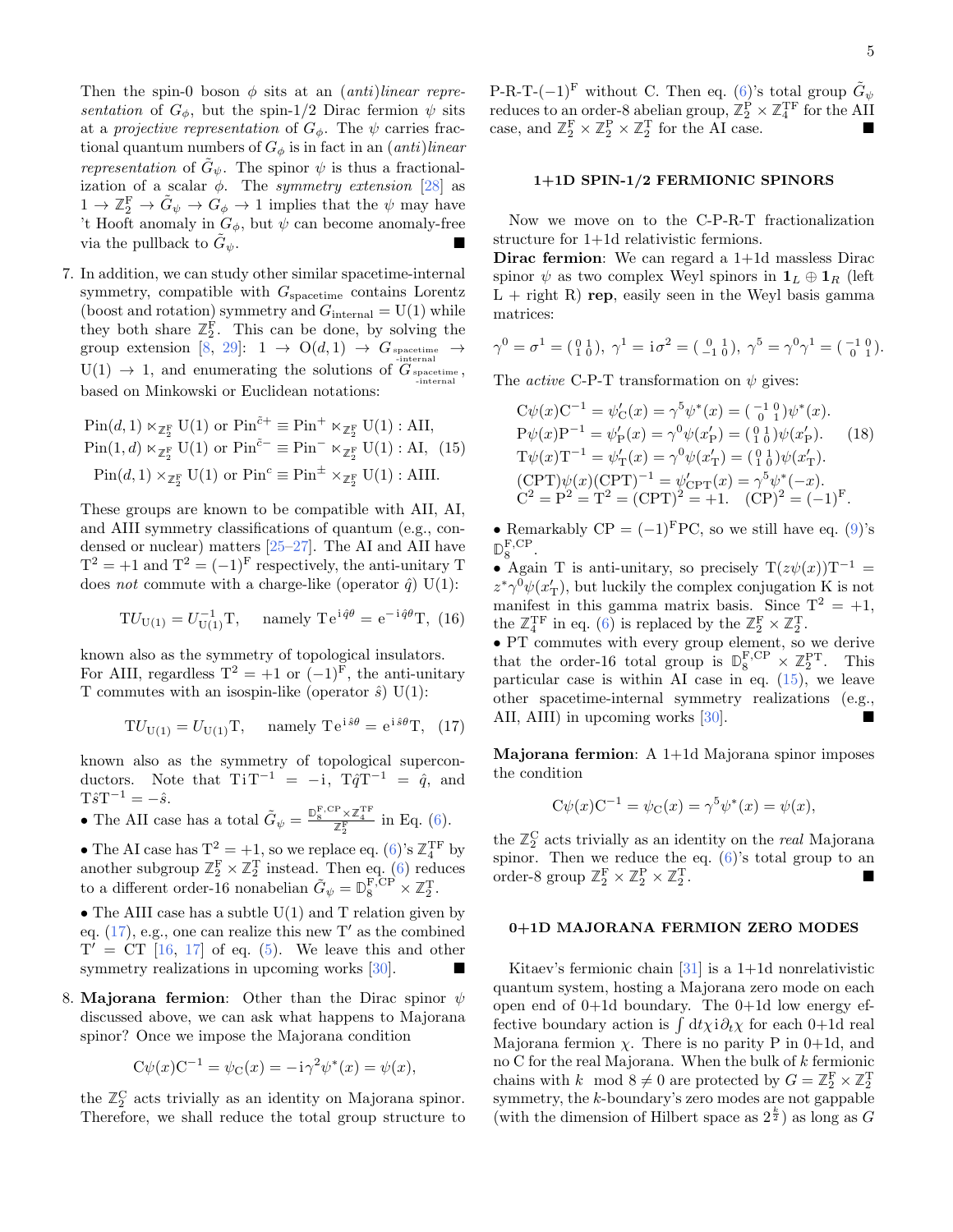is preserved due to the  $\cdot$ t Hooft anomaly in G is classified by  $k \in \mathbb{Z}_8$  [\[32,](#page-7-18) [33\]](#page-7-19). Ref. [\[34–](#page-7-20)[40\]](#page-7-21) suggest that at  $k = 2$ (or  $k = 2 \mod 4$  in general) has various supersymmetric quantum mechanical interpretations. Concretely, we follow Ref. [\[38\]](#page-7-22), which shows this boundary can realize an extended symmetry  $\tilde{G} = \mathbb{D}_{8}^{\text{F,T}} = \mathbb{Z}_{4}^{\text{T}} \rtimes \mathbb{Z}_{2}^{\text{F}}$ . The 2dimensional Hilbert space  $\mathcal{H} = \{|\text{B}\rangle, |\text{F}\rangle\} = \mathcal{H}_{\text{B}} \oplus \mathcal{H}_{\text{F}}$  has a bosonic and a fermionic ground state, say  $|B\rangle = \begin{pmatrix} 1 \\ 0 \end{pmatrix}$ and  $|F\rangle = \begin{pmatrix} 0 \\ 1 \end{pmatrix}$ . The fermion parity  $(-1)^{F} = \begin{pmatrix} 1 & 0 \\ 0 & -1 \end{pmatrix} = \sigma^3$ and  $|Y| = (1)$ . The fermion partly  $(-1) = (0 -1) = 0$ <br>and the time-reversal  $T = \begin{pmatrix} 0 & -i \\ i & 0 \end{pmatrix} K = \sigma^2 K$  do not commute, i.e.,  $(-1)^{F}T(-1)^{F} = T^{-1} = -T$ . Also  $T^{2} =$  $-\sigma^0 = -1$  and  $T^4 = +1$ . This example can be interpreted as a generalization of symmetry extension [\[28\]](#page-7-12) (in contrast to symmetry breaking) to cancel (or trivialize) the  $k = 2$  anomaly in G by a supersymmetry extension pullback to  $\tilde{G}$  [\[38\]](#page-7-22). Supersymmetry extension means that there exists some symmetry generator (here T) such that this generator switches between bosonic  $|B\rangle$  and fermionic  $|F\rangle$  sectors, thus this generator does not commute with the fermion parity  $(-1)^{F}$ . It can be also understood as a T-fractionalization from an order-4 abelian  $G = \mathbb{Z}_2^{\mathbb{F}} \times \mathbb{Z}_2^{\mathbb{T}}$  (with  $T^2 = +1$ ) to an order-8 nonabelian  $\tilde{G} = \mathbb{D}_{8}^{\text{F,T}} = \mathbb{Z}_{4}^{\text{T}} \rtimes \mathbb{Z}_{2}^{\text{F}}$  (with  $T^{2} = -1$  and  $T^4 = +1$ ).

If we change the bulk symmetry to be protected by a  $G = \mathbb{Z}_4^{\text{TF}}$ , then Ref. [\[38\]](#page-7-22) finds that the  $k = 2$  Majorana zero mode anomaly can be canceled (or trivialized) by a supersymmetry extension pullback to an order-16 nonabelian group  $G = M_{16}$  [\[38\]](#page-7-22). It can be also understood as a T-fractionalization from an order-4 abelian G (with  $T^2 = (-1)^F$  and  $T^4 = +1$ ) to  $M_{16}$  (with  $T^4 = -1$  and  $T^8 = +1$  [\[34,](#page-7-20) [38\]](#page-7-22)).

## <span id="page-5-0"></span>3+1D SPIN-1 MAXWELL OR YANG-MILLS GAUGE THEORY

We briefly analyze C-P-R-T group structure for the 2. Quantum electro-/chromo-dynamics  $(QED_4/QCD_4)$ : spin-1 gauge theories, pure  $U(1)$  Maxwell or  $SU(N)$  Yang-Mills (YM) theories of 3+1d actions  $\int Tr(F \wedge \star F)$  –  $\frac{\theta}{8\pi^2}g^2 \text{Tr}(F \wedge F)$  of a 2-form field strength  $F = da - i g a \wedge a$ with a  $\theta$ -term. We will see that generalized global sym-metries [\[41\]](#page-7-23) (i.e., 1-form symmetries  $G_{11}$  that act on 1d Wilson or 't Hooft line operators in contrast to 0d point particle operators) can enrich the group structure. Follow the notations of [\[42\]](#page-7-24), the active transformations act on spin-1 gauge bosons in terms of 1-form gauge field,  $a = a_{\mu} dx^{\mu} = a_0 dt + a_j dx^{j} = (a_0^{\alpha} dt + a_j^{\alpha} dx^{j}) T^{\alpha}$  with its Lie algebra generator  $T^{\alpha}$ , as:

$$
Ca^{\alpha}_{\mu}(x)C^{-1} = (a^{\alpha}_{0}(x), a^{\alpha}_{j}(x)), CT^{\alpha}C^{-1} = -T^{\alpha*}.
$$
  
\n
$$
Pa^{\alpha}_{\mu}(x)P^{-1} = (a^{\alpha}_{0}(x'_{P}), -a^{\alpha}_{j}(x'_{P})), PT^{\alpha}P^{-1} = T^{\alpha}.
$$
  
\n
$$
Ta^{\alpha}_{\mu}(x)T^{-1} = (-a^{\alpha}_{0}(x'_{T}), a^{\alpha}_{j}(x'_{T})), TT^{\alpha}T^{-1} = T^{\alpha}.
$$
  
\n
$$
CTa^{\alpha}_{\mu}(x)(CT)^{-1} = (-a^{\alpha}_{0}(x'_{T}), a^{\alpha}_{j}(x'_{T})),
$$
  
\n
$$
CPTa^{\alpha}_{\mu}(x)(CPT)^{-1} = (-a^{\alpha}_{0}(-x), -a^{\alpha}_{j}(-x)).
$$
\n(19)

Other than C-P-R-T symmetries (manifest at  $\theta = 0, \pi$ ), the pure  $U(1)$  gauge theory has 1-form electric and magnetic symmetries, denoted as  $\mathrm{U}(1)^e_{[1]}\times \mathrm{U}(1)^m_{[1]}$ , while the pure SU(2) YM has a 1-form electric symmetry  $\mathbb{Z}_{2,[1]}^e$ [\[41\]](#page-7-23). It can be shown that *kinematically*, the  $U(1)$  gauge theory has

$$
(\mathrm{U}(1)^e_{[1]}\times \mathrm{U}(1)^m_{[1]})\rtimes \mathbb{Z}_2^\mathbf{C}
$$

and where  $\mathbb{Z}_2^{\mathbf{P}} \times \mathbb{Z}_2^{\mathbf{T}}$  are contained in the Lie group O(d, 1); the SU(2) YM has instead  $\mathbb{Z}_2^P \times \mathbb{Z}_2^T \times \mathbb{Z}_{2,[1]}^e \subset$  $O(d, 1) \times \mathbb{Z}_{2,[1]}^e$  (no  $\mathbb{Z}_2^C$  due to no SU(2) outer automorphism) which fermionic/bosonic extension is studied carefully in [\[42\]](#page-7-24) also in [\[29\]](#page-7-13). These global symmetries C-P-R-T- $G_{[1]}$  are preserved kinematically at  $\theta = 0$  and  $\pi$ , but the gauge *dynamical* fates (spontaneously symmetry breaking or not) are highly constrained by their 't Hooft anomalies of higher symmetries. (These 't Hooft anomalies are firstly discovered in [\[41,](#page-7-23) [43\]](#page-7-25), later found to be captured by precise invertible topological QFTs via cobordism invariants by [\[42,](#page-7-24) [44\]](#page-7-26). Dynamical constraints of these anomalies are explored in particular by [\[42,](#page-7-24) [45\]](#page-7-27).)

We leave additional analysis and other general gauge groups of gauge theories (see examples in Ref. [\[46\]](#page-8-0) for  $SU(N)$  YM with  $N > 2$ , and Ref. [\[47,](#page-8-1) [48\]](#page-8-2) for 2+1d) for future works [\[30\]](#page-7-16).

#### <span id="page-5-1"></span>APPLICATIONS

As applications, we briefly apply the above results to physical pertinent systems.

1. For any proposed duality between two seemingly different QFTs, their global symmetries must be matched. So the C-P-T fractionalization provides a constraint to verify the duality.

• For Dirac fermions coupled to  $U(1)$  background fields (which  $U(1) \supset \mathbb{Z}_2^F$ , the full spacetime-internal symmetry contains Pin<sup> $\tilde{c}$ + in eq. [\(15\)](#page-4-1) and  $\tilde{G}_{\psi} = \frac{\mathbb{D}_8^{\text{F,CP}} \times \mathbb{Z}_4^{\text{TF}}}{\mathbb{Z}_2^{\text{F}}}$ ). By dy-</sup> namically gauging the  $U(1)$ , the outcome  $\text{QED}_4$  reduces the Pin<sup> $\tilde{c}$ + to  $O(3, 1)$  while reduces the  $\tilde{G}_{\psi}$  to the boring</sup>  $\mathbb{Z}_2^C \times \mathbb{Z}_2^P \times \mathbb{Z}_2^T$ . However, if the Dirac fermion has a large mass at ultraviolet (UV), at infrared (IR) there could be new emergent 1-form symmetries [\[41\]](#page-7-23) (whose charged objects are 1-dimensional Wilson or 't Hooft lines) which do not commute with the  $\mathbb{Z}_2^C$ .

• Dirac fermions can be in the fundamental or adjoint reps of  $SU(2)$  when coupling to  $SU(2)$  gauge fields. In the case of the fundamental rep,  $SU(2) \supseteq \mathbb{Z}_2^F$ , so the fundamental  $QCD_4$  obtained by gauging  $SU(2)$  reduces  $\tilde{G}_{\psi}$  to the boring  $\mathbb{Z}_2^{\mathbf{C}} \times \mathbb{Z}_2^{\mathbf{P}} \times \mathbb{Z}_2^{\mathbf{T}}$ . However, for the adjoint rep,  $SU(2) \not\supset \mathbb{Z}_2^F$ , the resulting adjoint  $QCD_4$  keeps the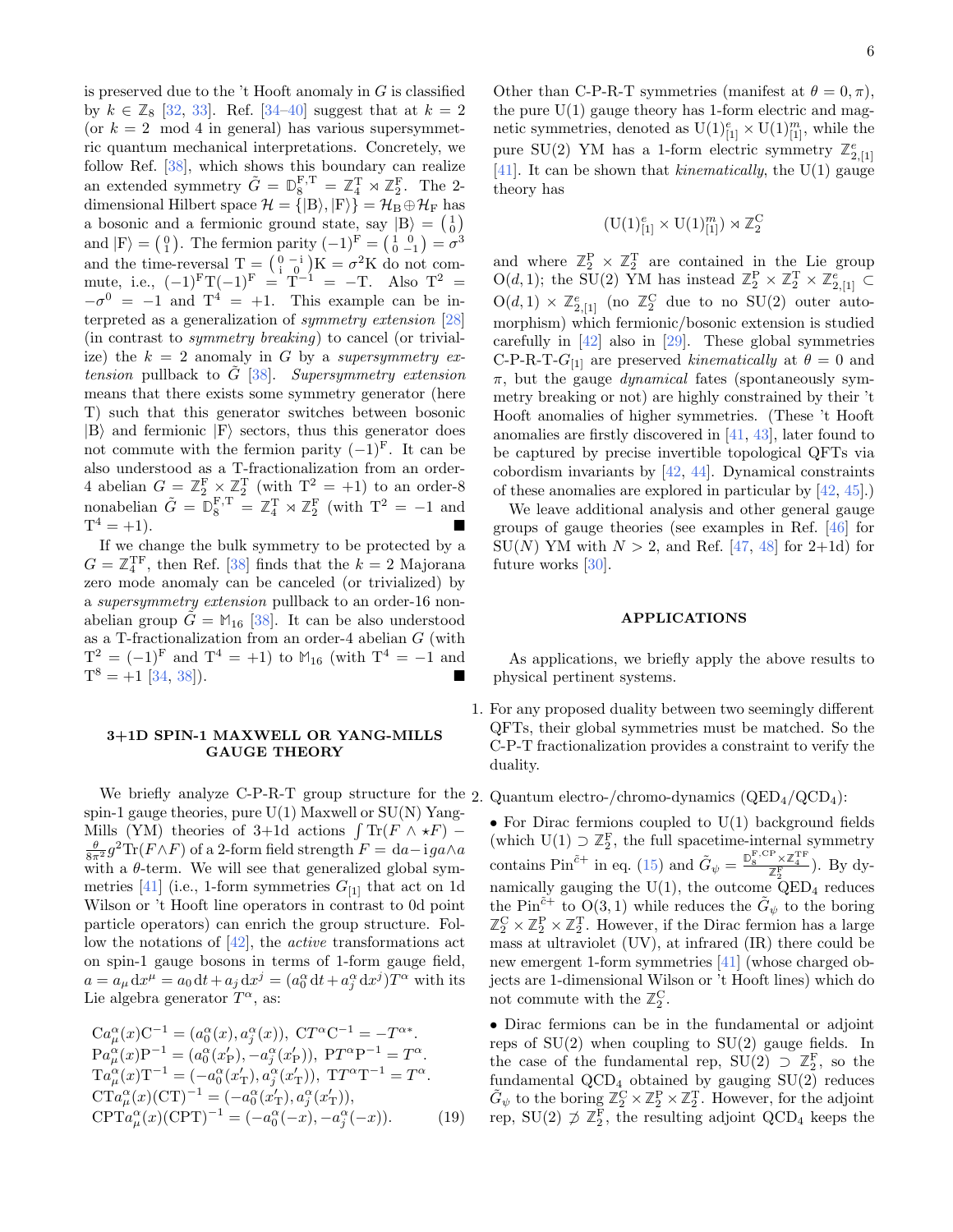same order-16  $\tilde{G}_{\psi}$ . In fact, this C-P-T fractionalization  $\tilde{G}_{\psi}$  can provide a constraint to verify the UV-IR duality between the UV adjoint QCD<sup>4</sup> theory and the IR Dirac fermion theory previously studied in [\[49](#page-8-3)[–52\]](#page-8-4).

• For Dirac fermions coupled to SU(3) in the fundamental rep (which SU(3)  $\not\supseteq \mathbb{Z}_2^{\mathbb{F}}$ ), the resulting real-world SU(3) QCD<sup>4</sup> indeed can keep this C-P-T fractionalization order-16  $\tilde{G}_{\psi}$ . Moreover, the CPT theorem and Vafa-Witten theorem [\[53\]](#page-8-5) say that CPT and P cannot be spontaneously broken in a vector-like QCD theory. If the strong CP problem further indicates that the CP (thus T) is not violated in the real-world QCD<sub>4</sub> (namely, say  $\theta = 0$  for the θ-term  $\frac{\theta}{8\pi^2} g^2 \text{Tr}(F \wedge F)$ , then all discrete C-P-T are preserved which imply that the order-16  $\tilde{G}_\psi$  can be preserved in the vacuum of the real-world  $\text{QCD}_4$ , at least within the strong force sector.

Of course, the weak force sector breaks P and CP, so  $\tilde{G}_{\psi}$ is still violated within the full Standard Model.

#### <span id="page-6-0"></span>FRACTIONAL SPIN-STATISTICS AND CPT

Since the early studies by Pauli [\[54\]](#page-8-6), and by Schwinger-Pauli-Lüder  $[1-6]$  $[1-6]$ , physicists are intrigued by the subtle relation between the spin-statistics theorem and the CPT theorem. Some observations and comments are in order: • We were well-informed that quantum excitations in 2+1d, called anyons, can have the fractional spin s (self-statistics gives a Berry phase  $e^{i2\pi s}$ ) and also abelian or nonabelian statistics (mutual statistics), see the reviews [\[55,](#page-8-7) [56\]](#page-8-8).

• In higher dimensions  $(3+1d)$  or above), there are no 0d particle-like anyons (of 1d worldline) with fractional statistics; but there are extended objects (1d loop-like anyonic strings on 2d worldsheets, or nd branes on  $(n + 1)d$  worldvolumes) that can also have fractional statistics, either abelian or nonabelian statistics [\[57–](#page-8-9) [59\]](#page-8-10)— when those world-trajectories of these objects forming nontrivial mathematical link invariants in the spacetime [\[60–](#page-8-11)[62\]](#page-8-12).

• Fractional C-P-T symmetry does not necessarily imply fractional spin-statistics of anyons beyond fermions. For example, the  $3+1d$  Dirac spinor of eq. [\(6\)](#page-2-0) and eq. [\(14\)](#page-3-2) shows that the fermion  $\psi$  sits in the projective rep of  $G_{\phi}$  and carries fractionalized C-P-T quantum numbers of  $G_{\phi}$ , but  $\psi$  sits in the (anti)linear rep of  $\tilde{G}_{\psi}$ . The  $\psi$ does not have anyonic statistics, but only has fermionic statistics (spin  $s = 1/2$ , but still fractionalized with respect to a bosonic integer spin).

• Vice versa, fractional spin-statistics of anyons do not imply a fractional C-P-T symmetry, because intrinsic topological orders (that give rise to anyons) do not necessarily require any global symmetry.

• The spin-statistics theorem colloquially says the self-braiding statistics of an excitation can be deformed

to the mutual-braiding statistics between two (or more) excitations, illustrated by Dirac Belt and Feynman Plate tricks [\[63\]](#page-8-13). Thus this theorem reveals the topological properties of matter: the topological links of worldtrajectories of (semiclassical or entangled quantum) matter excitations inside the spacetime manifold.

• The CPT or CRT theorem colloquially says that our physical laws are also obeyed by a CRT image of our universe. Thus this theorem reveals the topological properties of spacetime, the disconnected components of the spacetime symmetry groups, and how the matter-antimatter are transformed under those discrete symmetries.

• We propose that the relation between the spin-statistics theorem and the CPT theorem may also shed light on the relation between the fractional spin-statistics and the fractionalized C-P-R-T structure. Follow the promise of the fractional spin-statistics studies in the past decades [\[55,](#page-8-7) [56\]](#page-8-8), we anticipate that the fractional C-P-R-T topic presented here will also offer various future applications, both relativistic or nonrelativistic, in high-energy physics or quantum material systems.

Acknowledgments — JW thanks Pierre Deligne, Dan Freed, Jun Hou Fung, Ryan Thorngren, and is especially grateful to Pavel Putrov, Zheyan Wan, Shing-Tung Yau, Yi-Zhuang You, Yunqin Zheng, and Martin Zirnbauer for helpful comments. JW appreciates Professor Yau for persistently raising the question: "Can C-P-T symmetries be fractionalized more than  $\mathbb{Z}_2$ -involutions?" JW also thanks Abhishodh Prakash for the past collaborations on the fractionalization of time-reversal T symmetry in [\[37,](#page-7-28) [38\]](#page-7-22). This work is supported by Harvard University CMSA.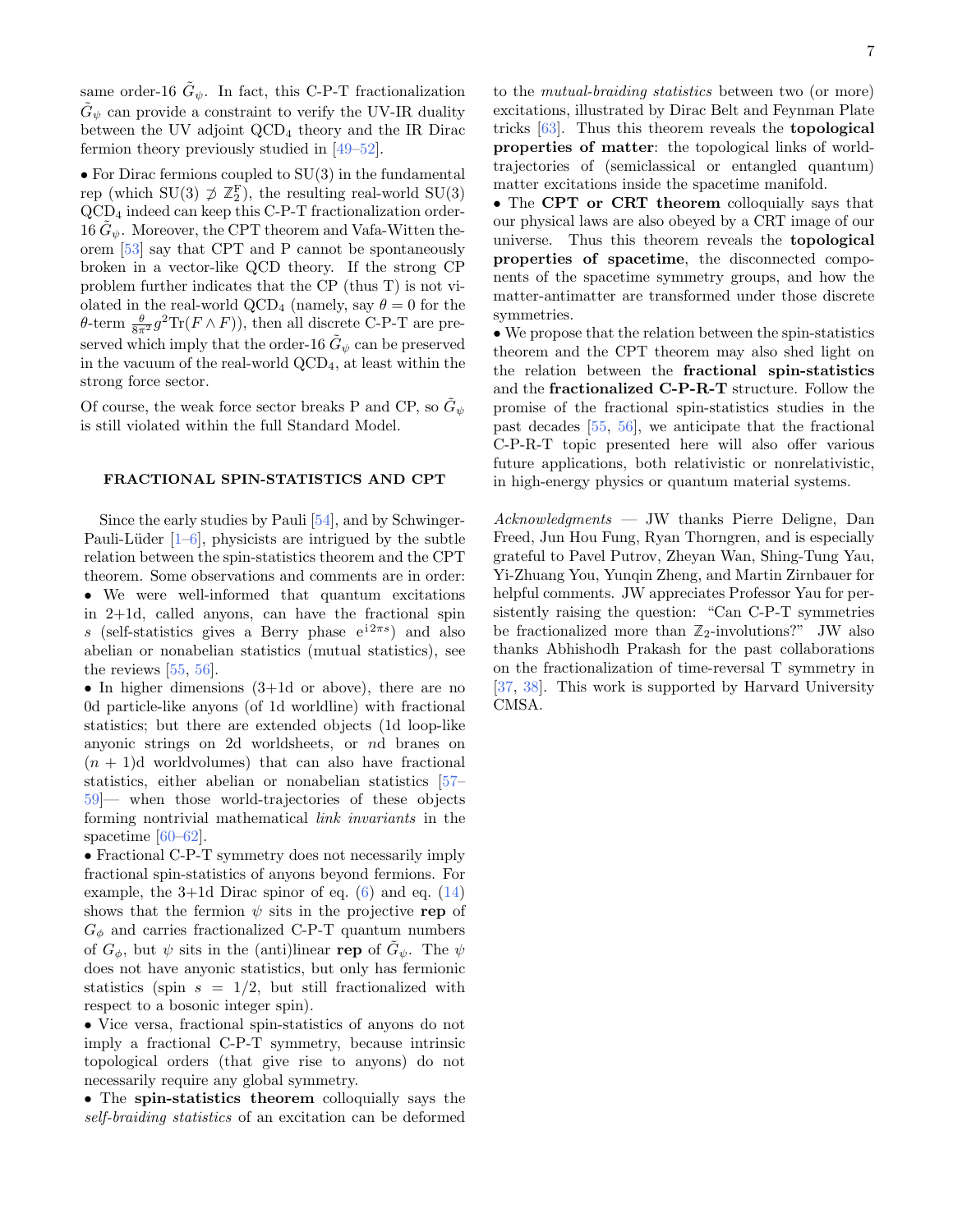| <b>CONTENTS</b>                      |                | $0+1d$ Majorana fermion zero modes             | 5 |
|--------------------------------------|----------------|------------------------------------------------|---|
| Introduction and Summary             | $\overline{2}$ | 3+1d spin-1 Maxwell or Yang-Mills gauge theory | 6 |
|                                      |                | Applications                                   | 6 |
| $3+1d$ spin- $1/2$ fermionic spinors |                | Fractional Spin-Statistics and CPT             | 7 |
| $1+1d$ spin- $1/2$ fermionic spinors |                | References                                     | 8 |
|                                      |                |                                                |   |

8

<span id="page-7-29"></span><span id="page-7-0"></span>∗ [jw@cmsa.fas.harvard.edu;](mailto:jw@cmsa.fas.harvard.edu) [http://sns.ias.edu/˜juven/](http://sns.ias.edu/~juven/)

- <span id="page-7-1"></span>[1] J. Schwinger, Phys. Rev. **82**[, 914 \(1951\).](http://dx.doi.org/10.1103/PhysRev.82.914)
- [2] W. Pauli, [McGraw-Hill, New York, and Pergamon Press, London \(1955\), 10.1063/1.3060063.](http://dx.doi.org/10.1063/1.3060063)
- [3] W. Pauli, [Nuovo Cimento](http://dx.doi.org/10.1007/BF02827771) 6, 204 (1957).
- [4] G. Luders, Kong. Dan. Vid. Sel. Mat. Fys. Med. 28N5, 1 (1954).
- [5] G. Luders, [Annals of Physics](http://dx.doi.org/https://doi.org/10.1016/0003-4916(57)90032-5) 2, 1 (1957).
- <span id="page-7-2"></span> $[6]$  R. F. Streater and A. S. Wightman, *PCT*, spin and statistics, and all that (1989).
- <span id="page-7-3"></span>[7] E. Witten, [Rev. Mod. Phys.](http://dx.doi.org/10.1103/RevModPhys.88.035001) 88, 035001 (2016), [arXiv:1508.04715 \[cond-mat.mes-hall\].](http://arxiv.org/abs/1508.04715)
- <span id="page-7-4"></span>[8] D. S. Freed and M. J. Hopkins, [Geom. Topol.](http://dx.doi.org/10.2140/gt.2021.25.1165) 25, 1165 (2021), [arXiv:1604.06527 \[hep-th\].](http://arxiv.org/abs/1604.06527)
- [9] A. P. Schnyder, S. Ryu, A. Furusaki, and A. W. W. Ludwig, Phys. Rev. B 78[, 195125 \(2008\),](http://dx.doi.org/10.1103/PhysRevB.78.195125) [arXiv:0803.2786 \[cond](http://arxiv.org/abs/0803.2786)[mat.mes-hall\].](http://arxiv.org/abs/0803.2786)
- [10] A. Kitaev, Advances in Theoretical Physics: Landau Memorial Conference, [American Institute of Physics Conference](http://dx.doi.org/ 10.1063/1.3149495) Series, 1134[, 22 \(2009\),](http://dx.doi.org/ 10.1063/1.3149495) [arXiv:0901.2686 \[cond-mat.mes-hall\].](http://arxiv.org/abs/0901.2686)
- [11] A. P. Schnyder, S. Ryu, A. Furusaki, and A. W. W. Ludwig, Advances in Theoretical Physics: Landau Memorial Conference, [American Institute of Physics Conference Series,](http://dx.doi.org/10.1063/1.3149481) 1134, 10 (2009), [arXiv:0905.2029 \[cond-mat.mes-hall\].](http://arxiv.org/abs/0905.2029) [12] X.-G. Wen, Phys. Rev. B 85[, 085103 \(2012\),](http://dx.doi.org/10.1103/PhysRevB.85.085103) [arXiv:1111.6341 \[cond-mat.str-el\].](http://arxiv.org/abs/1111.6341)
- [13] C. Wang and T. Senthil, Phys. Rev. B 89[, 195124 \(2014\),](http://dx.doi.org/10.1103/PhysRevB.89.195124) [arXiv:1401.1142 \[cond-mat.str-el\].](http://arxiv.org/abs/1401.1142)
- [14] C.-T. Hsieh, T. Morimoto, and S. Ryu, Phys. Rev. B 90[, 245111 \(2014\),](http://dx.doi.org/10.1103/PhysRevB.90.245111) [arXiv:1406.0307 \[cond-mat.str-el\].](http://arxiv.org/abs/1406.0307)
- [15] M. A. Metlitski, L. Fidkowski, X. Chen, and A. Vishwanath, (2014), [arXiv:1406.3032 \[cond-mat.str-el\].](http://arxiv.org/abs/1406.3032)
- <span id="page-7-14"></span>
- [16] M. A. Metlitski, (2015), [arXiv:1510.05663 \[hep-th\].](http://arxiv.org/abs/1510.05663)
- <span id="page-7-15"></span>[17] M. Guo, P. Putrov, and J. Wang, [Annals of Physics](http://dx.doi.org/10.1016/j.aop.2018.04.025) 394, 244 (2018), [arXiv:1711.11587 \[cond-mat.str-el\].](http://arxiv.org/abs/1711.11587)
- <span id="page-7-5"></span>[18] I. Hason, Z. Komargodski, and R. Thorngren, [SciPost Phys.](http://dx.doi.org/10.21468/SciPostPhys.8.4.062) 8, 062 (2020), [arXiv:1910.14039 \[hep-th\].](http://arxiv.org/abs/1910.14039)
- <span id="page-7-6"></span>[19] M. E. Peskin and D. V. Schroeder, An Introduction to quantum field theory (Addison-Wesley, Reading, USA, 1995).
- [20] S. Weinberg, *The Quantum theory of fields. Vol. 1: Foundations* (Cambridge University Press, 2005).
- [21] A. Zee, *Quantum field theory in a nutshell* (2003).
- <span id="page-7-7"></span>[22] M. Srednicki, Quantum field theory (Cambridge University Press, 2007).
- <span id="page-7-8"></span>[23] M. R. Zirnbauer, J. Math. Phys. 62[, 021101 \(2021\),](http://dx.doi.org/10.1063/5.0035358) [arXiv:2004.07107 \[math-ph\].](http://arxiv.org/abs/2004.07107)
- <span id="page-7-9"></span>[24] E. Wigner, [Group Theory: And its Application to the Quantum Mechanics of Atomic Spectra](https://books.google.com/books?id=ENZzI49uZMcC), Pure and applied physics (Elsevier Science, 1931-2012).
- <span id="page-7-10"></span>[25] E. P. Wigner, [Mathematical Proceedings of the Cambridge Philosophical Society](http://dx.doi.org/10.1017/S0305004100027237) 47, 790 (1951).
- [26] F. J. Dyson, [Journal of Mathematical Physics](http://dx.doi.org/10.1063/1.1703863) 3, 1199 (1962).
- <span id="page-7-11"></span>[27] A. Altland and M. R. Zirnbauer, Phys. Rev. B 55[, 1142 \(1997\),](http://dx.doi.org/10.1103/PhysRevB.55.1142) [arXiv:cond-mat/9602137.](http://arxiv.org/abs/arXiv:cond-mat/9602137)
- <span id="page-7-12"></span>[28] J. Wang, X.-G. Wen, and E. Witten, Phys. Rev. X8[, 031048 \(2018\),](http://dx.doi.org/10.1103/PhysRevX.8.031048) [arXiv:1705.06728 \[cond-mat.str-el\].](http://arxiv.org/abs/1705.06728)
- <span id="page-7-13"></span>[29] Z. Wan, J. Wang, and Y. Zheng, [Ann. Math. Sci. Appl.](http://dx.doi.org/10.4310/AMSA.2020.v5.n2.a2) 05, 171 (2020), [arXiv:1912.13504 \[hep-th\].](http://arxiv.org/abs/1912.13504)
- <span id="page-7-16"></span>[30] in preparation, to appear.
- <span id="page-7-17"></span>[31] A. Y. Kitaev, Phys. Usp. 44[, 131 \(2001\),](http://dx.doi.org/ 10.1070/1063-7869/44/10S/S29) [arXiv:cond-mat/0010440.](http://arxiv.org/abs/cond-mat/0010440)
- <span id="page-7-18"></span>[32] L. Fidkowski and A. Kitaev, Phys. Rev. B 83[, 075103 \(2011\).](http://dx.doi.org/10.1103/PhysRevB.83.075103)
- <span id="page-7-19"></span>[33] L. Fidkowski and A. Kitaev, Phys. Rev. B 81[, 134509 \(2010\).](http://dx.doi.org/10.1103/PhysRevB.81.134509)
- <span id="page-7-20"></span>[34] Z.-C. Gu, [Phys. Rev. Res.](http://dx.doi.org/10.1103/PhysRevResearch.2.033290) 2, 033290 (2020), [arXiv:1308.2488 \[hep-ph\].](http://arxiv.org/abs/1308.2488)
- [35] J. Behrends and B. Béri, [Phys. Rev. Lett.](http://dx.doi.org/10.1103/PhysRevLett.124.236804) 124, 236804 (2020), [arXiv:1908.00995 \[cond-mat.str-el\].](http://arxiv.org/abs/1908.00995)
- [36] M. Montero and C. Vafa, JHEP 01[, 063 \(2021\),](http://dx.doi.org/10.1007/JHEP01(2021)063) [arXiv:2008.11729 \[hep-th\].](http://arxiv.org/abs/2008.11729)
- <span id="page-7-28"></span>[37] A. Prakash and J. Wang, [Phys. Rev. Lett.](http://dx.doi.org/10.1103/PhysRevLett.126.236802) 126, 236802 (2021), [arXiv:2011.12320 \[cond-mat.str-el\].](http://arxiv.org/abs/2011.12320)
- <span id="page-7-22"></span>[38] A. Prakash and J. Wang, Phys. Rev. B 103[, 085130 \(2021\),](http://dx.doi.org/10.1103/PhysRevB.103.085130) [arXiv:2011.13921 \[cond-mat.str-el\].](http://arxiv.org/abs/2011.13921)
- [39] A. Turzillo and M. You, [Phys. Rev. Lett.](http://dx.doi.org/10.1103/PhysRevLett.127.026402) 127, 026402 (2021), [arXiv:2012.04621 \[cond-mat.str-el\].](http://arxiv.org/abs/2012.04621)
- <span id="page-7-21"></span>[40] D. Delmastro, D. Gaiotto, and J. Gomis, (2021), [arXiv:2101.02218 \[hep-th\].](http://arxiv.org/abs/2101.02218)
- <span id="page-7-23"></span>[41] D. Gaiotto, A. Kapustin, N. Seiberg, and B. Willett, JHEP 02[, 172 \(2015\),](http://dx.doi.org/10.1007/JHEP02(2015)172) [arXiv:1412.5148 \[hep-th\].](http://arxiv.org/abs/1412.5148)
- <span id="page-7-24"></span>[42] Z. Wan, J. Wang, and Y. Zheng, Phys. Rev. D100[, 085012 \(2019\),](http://dx.doi.org/10.1103/PhysRevD.100.085012) [arXiv:1904.00994 \[hep-th\].](http://arxiv.org/abs/1904.00994)
- <span id="page-7-25"></span>[43] D. Gaiotto, A. Kapustin, Z. Komargodski, and N. Seiberg, JHEP 05[, 091 \(2017\),](http://dx.doi.org/10.1007/JHEP05(2017)091) [arXiv:1703.00501 \[hep-th\].](http://arxiv.org/abs/1703.00501)
- <span id="page-7-26"></span>[44] Z. Wan, J. Wang, and Y. Zheng, Annals Phys. 414[, 168074 \(2020\),](http://dx.doi.org/10.1016/j.aop.2020.168074) [arXiv:1812.11968 \[hep-th\].](http://arxiv.org/abs/1812.11968)
- <span id="page-7-27"></span>[45] C. Cordova and K. Ohmori, (2019), [arXiv:1910.04962 \[hep-th\].](http://arxiv.org/abs/1910.04962)